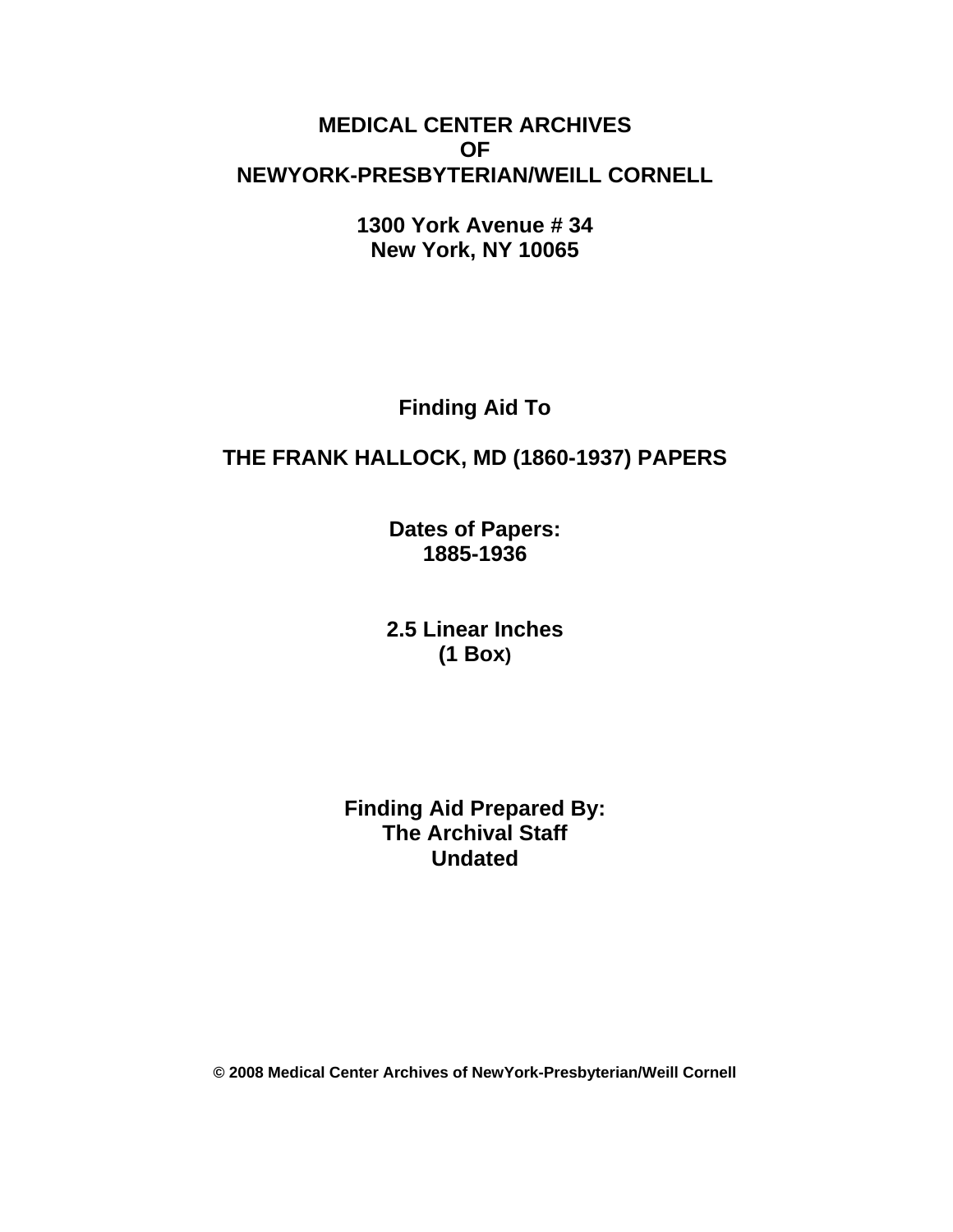### Background

This collection was given to the Medical Archives by Mrs. Leonard Hallock, the daughter-in law of Frank Hallock. Four volumes of a general medical nature (Browne's Religio Medici, Digby's Observations (1911), Etherization with Surgical Remarks by John C. Warren (1848), and Volume 4, #3 (July 1815) of the New England Journal of Medicine pp. 208-300) were transferred to the Samuel J. Wood Library of the New York Hospital-Cornell Medical Center.

#### Biography

Frank Kirkwood Hallock was born August 18, 1860 at Oyster Bay, Long Island. His father, a doctor, was involved in the study of nervous disorders and opened the "Cromwell Hall Sanatorium for Nervous Diseases (Cromwell, Conn.) in 1877. Frank Hallock attended Weslyan University in Middletown, Conn., graduating with an A.B. degree in 1882. In 1885 he received his A.M. degree from Weslyan and his M.D. degree from Columbia's College of Physicians and Surgeons. His medical thesis was on the "Classification of the Study of Therapeutics". After graduation, he interned at New York Hospital for two years. In May of 1887, he went abroad for two years for further training in Germany, Switzerland, Italy, and England. He married Kate Camp Avery on May 7, 1890, a union which produced five children. He spent the rest of his life in the study of neurology and in working at, later directing, Cromwell Hall. Here, nervous disorders were treated by a combination of "medical, physical, occupational and nature agencies with the psychological analysis and interpretation of the individual" (Who was Who in America, V.1, p. 506).

Dr. Hallock was active in local medical societies and in Weslyan affairs. He served on the Weslyan Board of Trustees and donated many rare books to their library. He was also a director of the Savings Bank in Cromwell, of the Rand Avery Supply Co. (Boston), the Industrial Securities Corp. (Middletown), and the Middlesex Hospital in Cromwell. He died April 29, 1937.

#### Scope and Content

See Container List

#### Non-Manuscript Material

In 1887 when Dr. Hallock finished his internship at New York Hospital, he was given a small leather case of surgical instruments, with a silver inscription on the front flap. These are in the same box as the manuscript material.